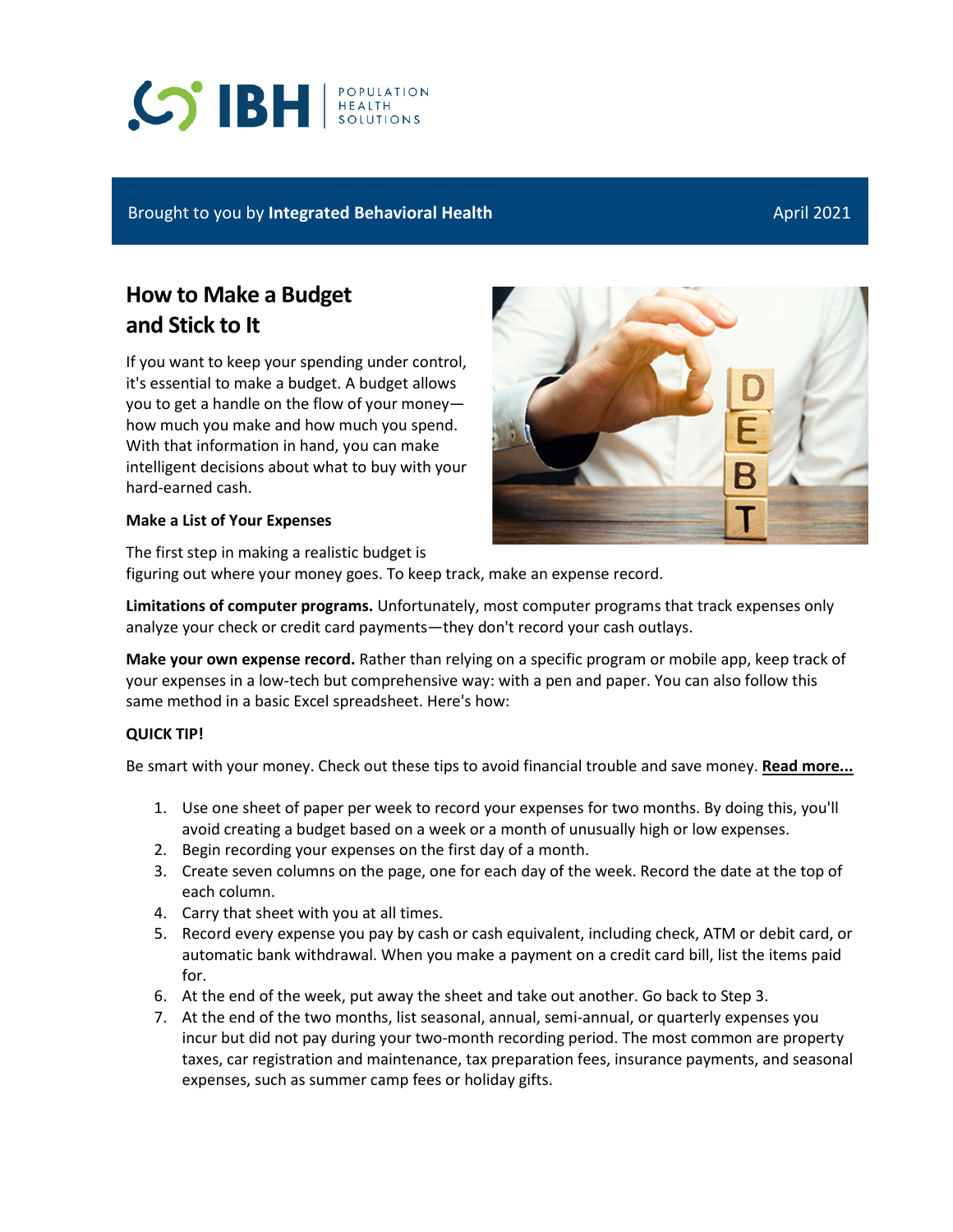#### **Total Your Income**

Your expenditures account for only half of the picture. You also need to add up your monthly income.

On a blank sheet of paper, list the jobs for which you receive a salary or wages. Then, list all selfemployment for which you receive income. Finally, list other sources of income, such as:

- Bonus pay
- Dividends and interest
- Alimony or child support
- Pension or retirement income
- Public assistance

Record net income. Next to each source of income, list the net (after deductions) amount you receive each pay period. If you don't receive the same amount each period, average the last 12.

Next to each net amount, enter the period covered by the payment, such as weekly, twice monthly (24 times a year), every other week (26 times a year), monthly, quarterly, or annually.

Determine monthly income. Finally, multiply the net amount by the number of pay periods to determine the monthly amount. For example, if you are paid twice a month, multiply the net amount by two. If you are paid every other week, multiply the amount by 26 (for the annual amount) and divide by 12.

When you are done, total up all the amounts. This is your total average monthly income.

#### **Make Your Budget**

After you keep track of your expenses and income for a few months, you're ready to create a budget. Your goals in making a budget are to:

- control your impulses to overspend, and
- start saving money.

To create your budget, follow these steps:

- 1. Determine the categories into which your expenses fall (see the chart below for suggested categories). List your categories of expenses down the left side of a piece of paper (or Excel spreadsheet). Use as many sheets as you need to list all categories. These are your budget sheets.
- 2. On the sheets containing your list of categories, make 13 columns. Label the first one "projected" and the remaining 12 with the months of the year. Unless today is the first of the month, start with next month.
- 3. Using your total actual expenses for the two months you tracked and the other expenses you added, project your monthly expenses for the categories you've listed. (Make a note of when smaller expenses are due so you can adjust your budget for that month. These temporary adjustments make more sense than trying to save \$1.23 each month to cover smaller expenses.)
- 4. Enter your projected monthly expenses into the "projected" column of your budget sheets.
- 5. Add up all projected monthly expenses and enter the total into a "Total Expenses" category at the bottom of the projected column.
- 6. Enter your projected monthly income below your total projected expenses.
- 7. Figure out the difference.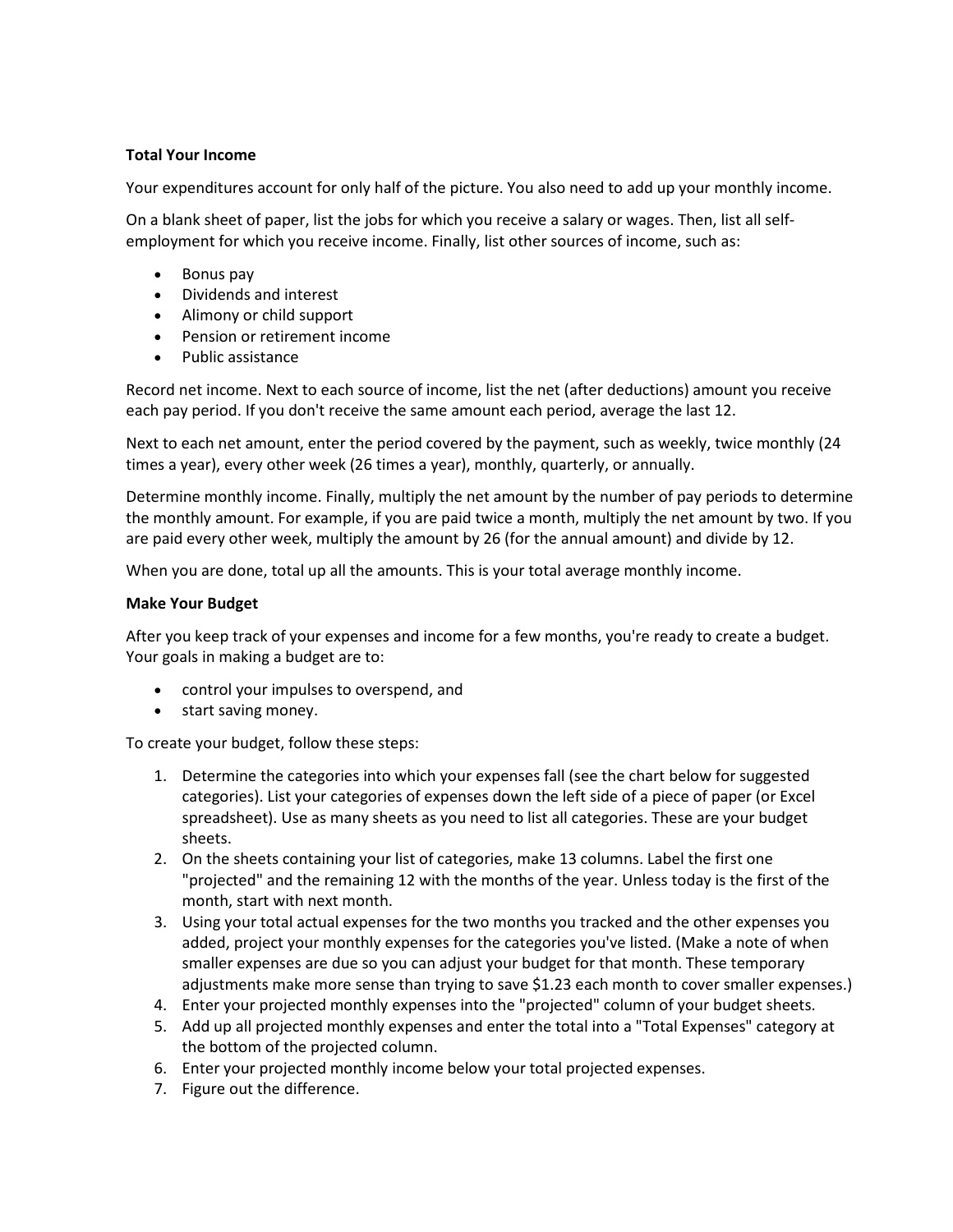#### **Decreasing Expenses**

If your expenses exceed your income, you will have to cut expenses or increase your income. If finding more income is not realistic, focus on decreasing your expenses. The trick is doing this without depriving yourself of items or services you truly need.

Reduce the amount you spend in each category. Review your expenses and look for categories you can comfortably reduce slightly. For example, let's say you need to cut \$175 from your budget. You had planned on spending \$100 a month on meals at restaurants, but are willing to decrease that to \$50, thereby saving \$50.

Preserve things you cannot live without. Make a list of things you feel you can't live without, and whittle down your other expenses to accommodate them. For example, you may decide to give up going out for coffee in the mornings because you know you'd rather be able to get takeout once a week for dinner. If you make room for at least some of the things you love most, you're much more likely to succeed at your plan.

#### **Staying on Track**

Don't think of your budget as etched in stone. If you do, and you spend more on an item than you've budgeted, you'll get frustrated and be more likely to scrap the budget altogether.

Review your budget and make adjustments. Check your figures periodically. If you never have enough money to make ends meet, it's time to adjust some more. Or, if you constantly overspend in one area, change the projected amount for that category and trim the money from another category.

Consider larger financial changes. If you continually come up short, you may need to consider some larger changes. For example, you might sell your newer car for an older used car to free yourself from car payments. As you make adjustments to your budget, give careful thought to your priorities. Think about what you value, and be honest with yourself.

Be willing to sacrifice. You may have to sacrifice some things that feel important to you. But don't expect to stick to your budget if you take away all but the essentials. Be realistic.

#### **Categories of Expenses**

**Home:** rent/mortgage, property taxes, homeowner's insurance, homeowner's association dues, telephone, gas & electric, water & sewer, cable/internet service, garbage, household supplies, housewares, furniture & appliances, cleaning, yard or pool care, snow removal, maintenance & repairs

**Food:** groceries, restaurants/takeout, coffee/tea, snacks

**Clothing:** clothes, shoes, & accessories, laundry & dry cleaning, mending

**Self Care:** toiletries & cosmetics, haircuts, massage, gym membership

**Health Care:** insurance, medications, vitamins, copays

**Transportation:** car payments, insurance, road service club, registration, gasoline, maintenance & repairs, parking & tolls, public transit, parking tickets

**Entertainment:** music, movies, concerts/theater, museums, sporting events, hobbies, books, software & games